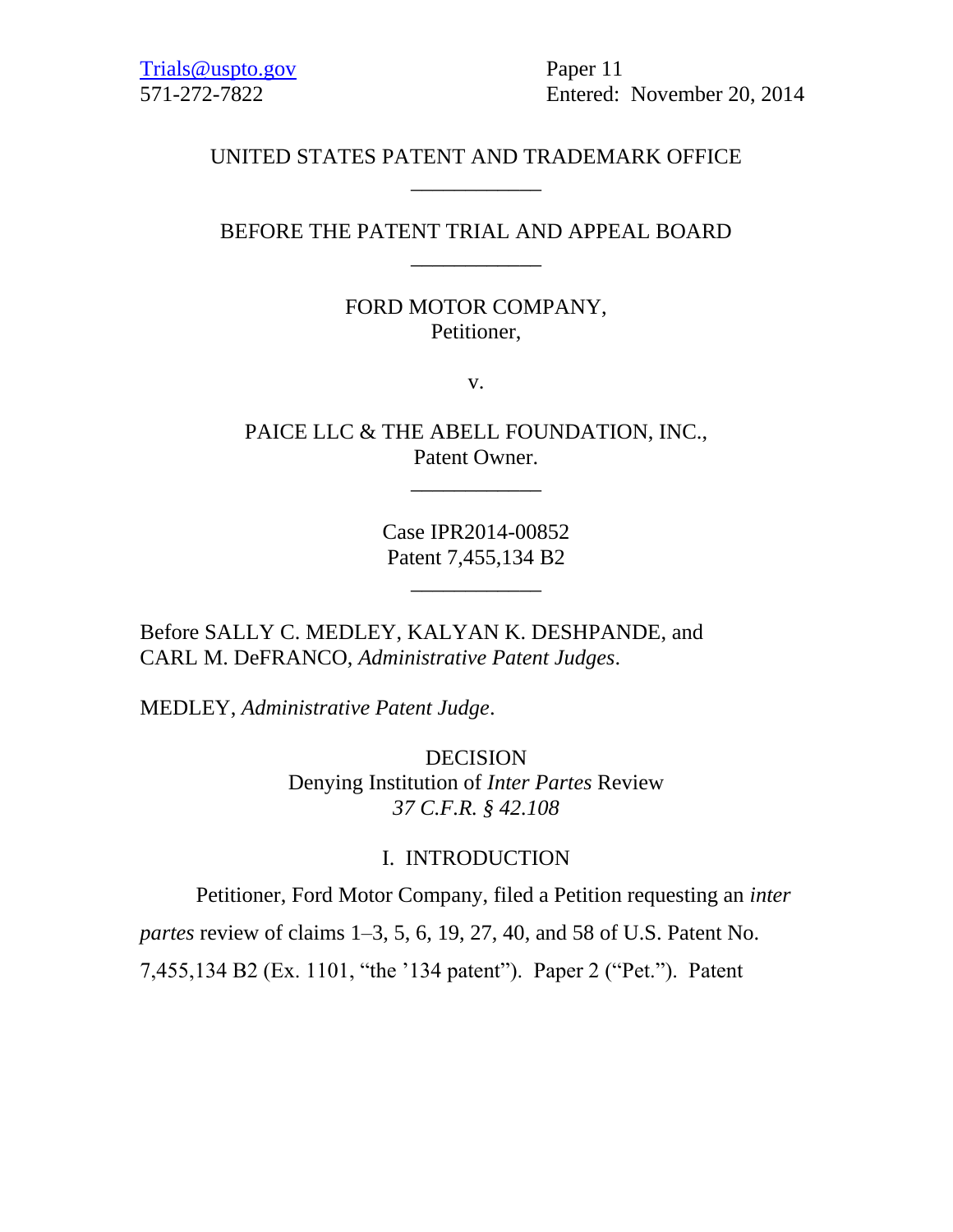$\overline{a}$ 

Owner, Paice LLC & The Abell Foundation, Inc., filed a Preliminary Response in both unredacted and redacted form. Papers 7 and 8 ("Prelim. Resp.").<sup>1</sup> Patent Owner also filed a Motion to Seal. Paper 9 ("Mot. to Seal."). We have jurisdiction under 35 U.S.C. § 314(a), which provides that an *inter partes* review may not be instituted "unless . . . the information presented in the petition . . . shows that there is a reasonable likelihood that the petitioner would prevail with respect to at least 1 of the claims challenged in the petition."

Upon consideration of the Petition and the Preliminary Response, we conclude that there is not a reasonable likelihood that Petitioner would prevail in challenging any of claims 1–3, 5, 6, 19, 27, 40, and 58 as unpatentable. Accordingly, pursuant to 35 U.S.C. § 314(a), we do not authorize an *inter partes* review to be instituted.

## *A. Related Proceedings*

The '134 patent is involved in *Paice, LLC v. Ford Motor Company*, No. 1-14-cv-00492, filed on February 19, 2014, in the United States District Court for the District of Maryland. Pet. 1. Petitioner filed an earlier Petition for *inter partes* review of the '134 patent, but we did not institute trial. *Ford Motor Company v. Paice LLC & The Abell Foundation*, Inc., Case IPR2014- 00568 (PTAB Sept. 8, 2014) (Paper 12).

<sup>&</sup>lt;sup>1</sup> Citations are to the redacted version of the Patent Owner Preliminary Response (Paper 8, "Prelim. Resp."). Patent Owner marked Paper 8 for "Parties and Board Only." The paper will be made publicly available in due course.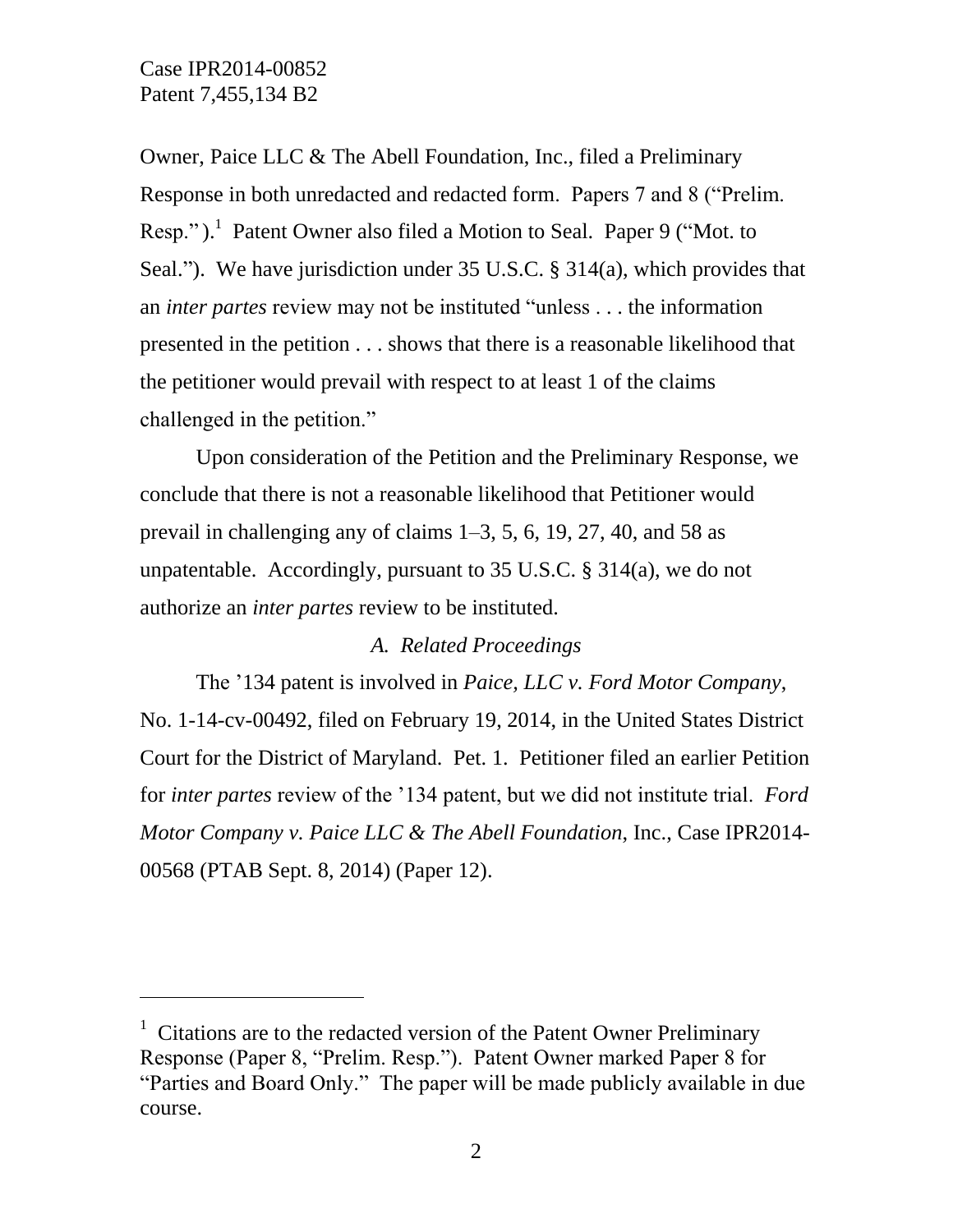## *B. The '134 Patent (Ex. 1101)*

The '134 patent describes a hybrid vehicle with an internal combustion engine, a traction motor, a starter motor, and a battery bank, all controlled by a microprocessor. Ex. 1101, Abs. Figure 4, reproduced below, shows a block diagram of a hybrid vehicle. *Id*. at Fig. 4.



Figure 4 illustrates a block diagram of a hybrid vehicle.

The hybrid vehicle includes two wheels 34 operable to propel the vehicle, traction motor 25, starting motor 21, and engine 40 coupled to starting motor 21. *Id.* Inverter/charger 27 is coupled to traction motor 25 and inverter/charger 23 is coupled to starting motor 21. *Id*. Battery bank 22 is coupled to inverter/charger 23, as well as inverter/charger 27. Controller 48 controls the operation of engine 40 and motors 21 and 25. *Id*. The components of the vehicle "are to be sized so that the ratio between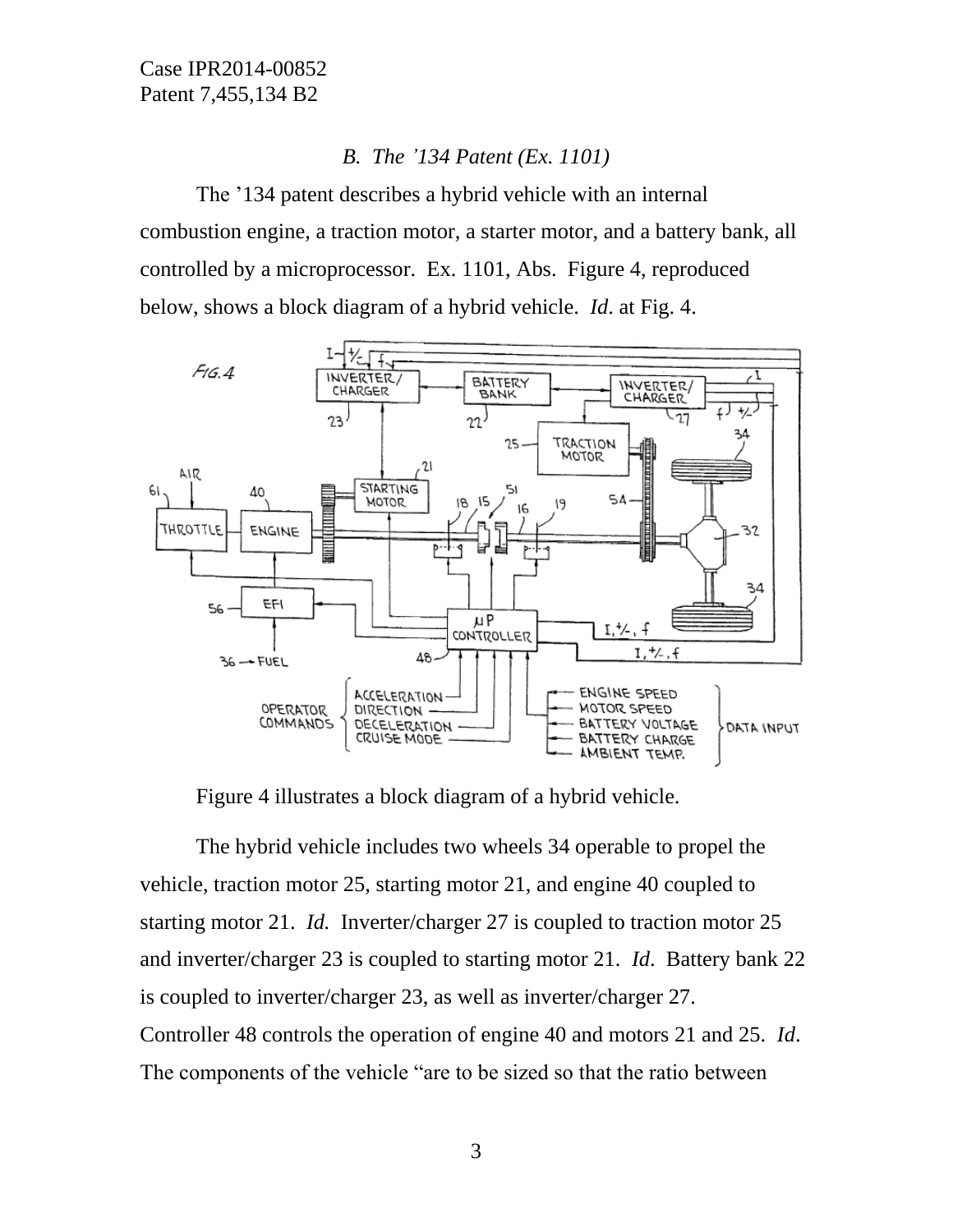battery voltage under load to peak current is at least about 2.5, and

preferably is at least 3.5 to 4:1." *Id*. at 50:5–9.

*C. Claims*

Petitioner challenges independent claim 1 and dependent claims 2, 3,

5, 6, 19, 27, and 40, which depend directly from claim 1. Petitioner also challenges independent claim 58. Claim 1 reads:

1. A hybrid vehicle, comprising:

at least two wheels, operable to receive power to propel said hybrid vehicle;

a first alternating current (AC) electric motor, operable to provide power to said at least two wheels to propel said hybrid vehicle;

a second AC electric motor;

an engine coupled to said second electric motor, operable to provide power to said at least two wheels to propel the hybrid vehicle, and/or to said second electric motor to drive the second electric motor to generate electric power;

a first alternating current-direct current (AC-DC) converter having an AC side coupled to said first electric motor, operable to accept AC or DC current and convert the current to DC or AC current respectively;

a second AC-DC converter coupled to said second electric motor, at least operable to accept AC current and convert the current to DC;

an electrical storage device coupled to a DC side of said AC-DC converters, wherein the electrical storage device is operable to store DC energy received from said AC-DC converters and provide DC energy to at least said first AC-DC converter for providing power to at least said first electric motor; and

a controller, operable to start and stop the engine to minimize fuel consumption;

wherein a ratio of maximum DC voltage on the DC side of at least said first AC-DC converter coupled to said first electric motor to current supplied from said electrical storage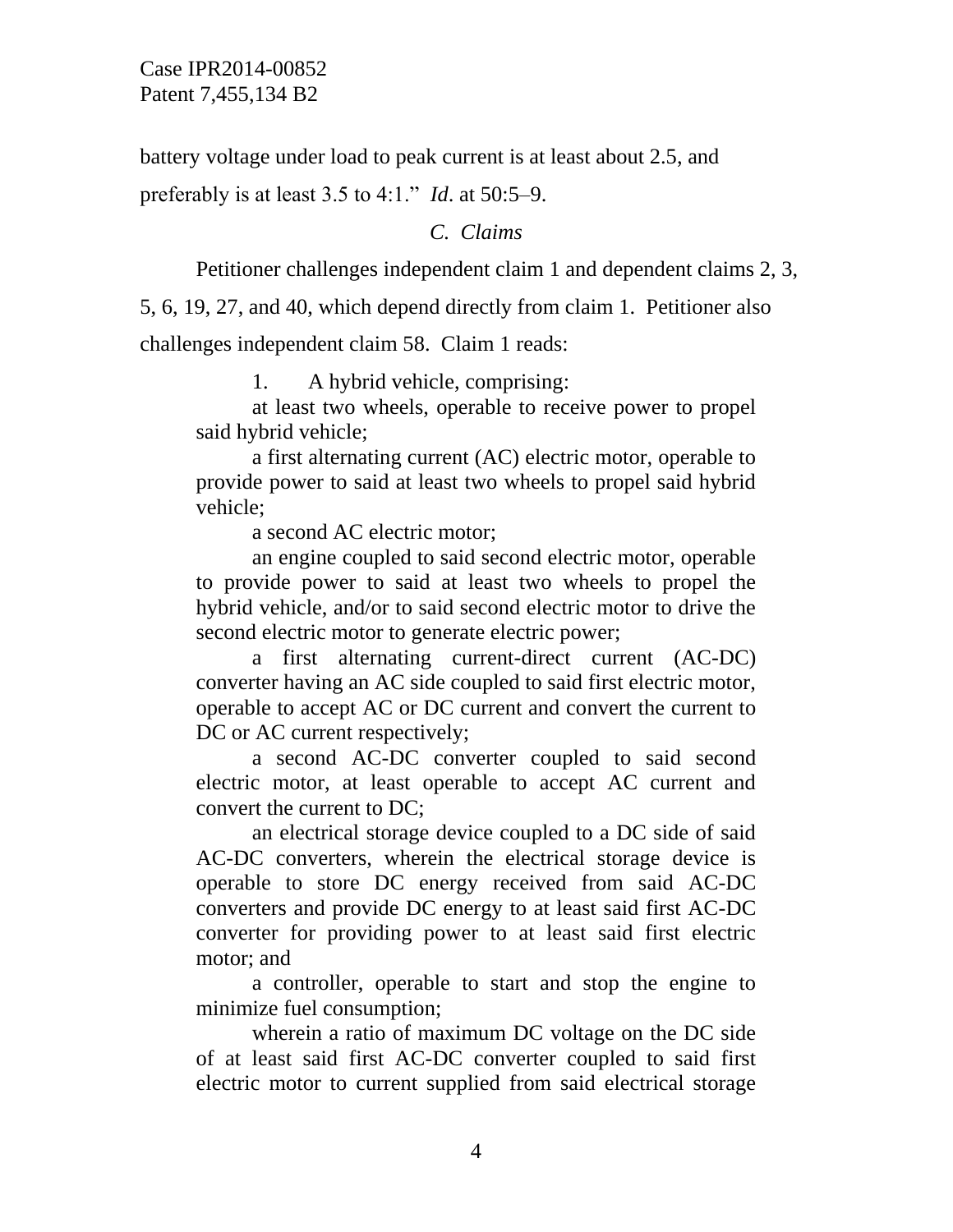device to at least said first AC-DC converter, when maximum current is so supplied, is at least 2.5.

*Id.* at 56:43–57:7.

l

# *D. Asserted Grounds of Unpatentability*

Petitioner contends that claims 1–3, 5, 6, 19, 27, 40, and 58 of the '134 patent are unpatentable under 35 U.S.C. §§ 102 and 103 based on the following specific grounds:

| Reference[s]                                    | <b>Basis</b> | <b>Challenged</b><br>Claim[s] |
|-------------------------------------------------|--------------|-------------------------------|
| Ehsani <sup>2</sup> and Ehsani NPL <sup>3</sup> | \$103        | $1-3, 5,$ and 6               |
| Ehsani, Ehsani NPL, and Vittone <sup>4</sup>    | \$103        |                               |
| Ehsani                                          | \$103        | 58                            |
| Kawakatsu <sup>5</sup> and Ehsani               | \$103        | $1-3, 5, 6, 19,$ and 58       |
| Kawakatsu, Ehsani, and Yamaguchi <sup>6</sup>   | \$103        |                               |

# II. ANALYSIS

## *A. Claim Construction*

As a step in our analysis for determining whether to institute a review,

we determine the meaning of the claims for purposes of this decision. In an

<sup>2</sup> U.S. Patent No. 5,586,613, issued Dec. 24, 1996 (Ex. 1103) ("Ehsani").

<sup>3</sup> Yimin Gao et al., *The Energy Flow Management and Battery Energy Capacity Determination for the Drive Train and Electrically Peaking Hybrid Vehicle*, SAE 972647 (1997) (Ex. 1106) ("Ehsani NPL").

<sup>4</sup> Oreste Vittone et al., *Fiat Conceptual Approach to Hybrid Car Design*, 12th International Electric Vehicle Symposium (1994) (Ex. 1107) ("Vittone").

 $5 \text{ U.S.}$  Patent No. 4,335,429, issued June 15, 1982 (Ex. 1104) ("Kawakatsu").

 $6$  U.S. Patent No. 5,865,263, filed Feb. 23, 1996, issued Feb. 2, 1999 (Ex. 1105) ("Yamaguchi").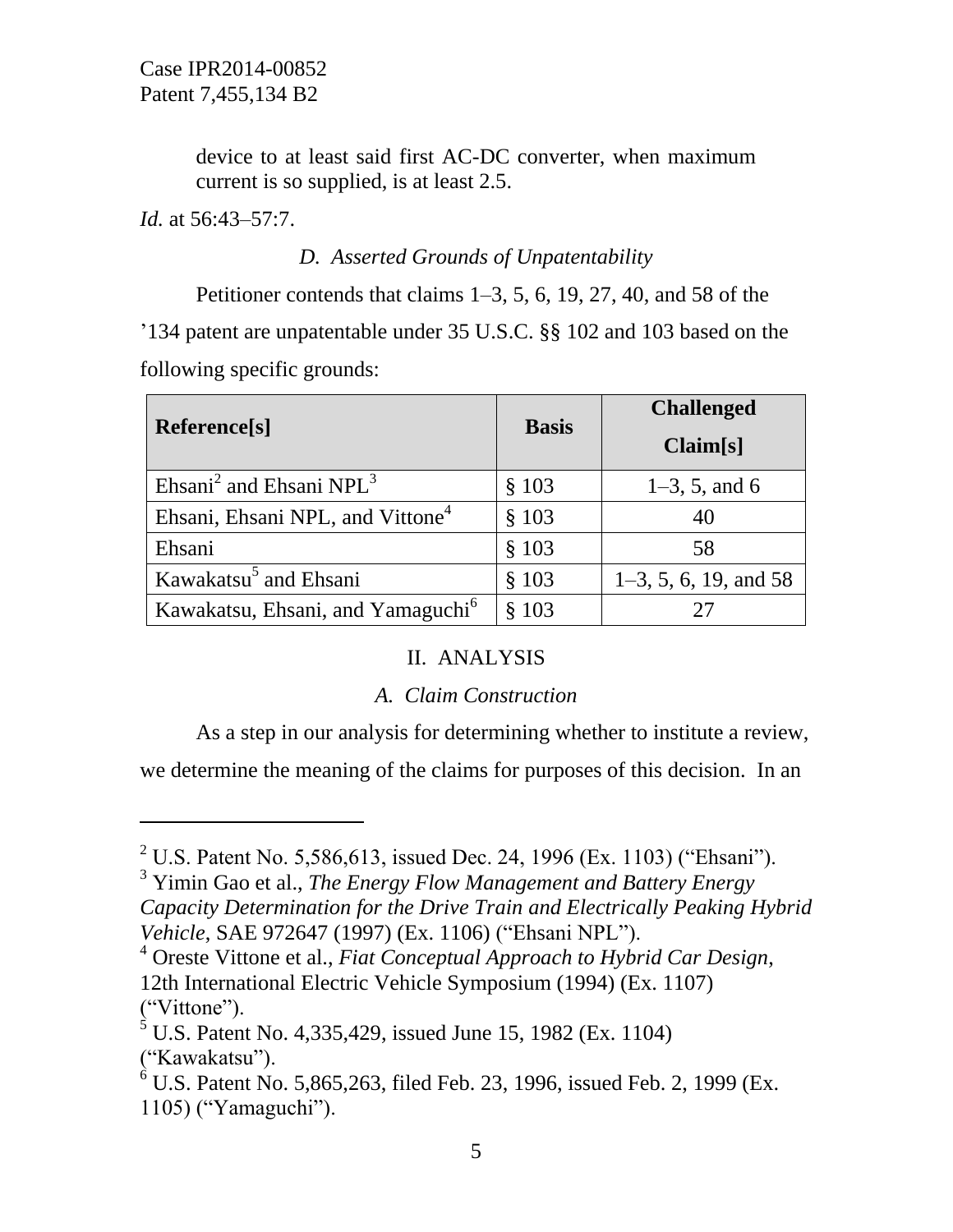*inter partes* review, we construe claim terms in an unexpired patent according to their broadest reasonable construction in light of the specification of the patent in which they appear. 37 C.F.R. § 42.100(b); *see*  Office Patent Trial Practice Guide, 77 Fed. Reg. 48,756, 48,766 (Aug. 14, 2012). Consistent with the broadest reasonable construction, claim terms are presumed to have their ordinary and customary meaning, as understood by a person of ordinary skill in the art, in the context of the entire patent disclosure. *In re Translogic Tech., Inc.*, 504 F.3d 1249, 1257 (Fed. Cir. 2007). For purposes of this decision, we only need to construe the term "maximum DC voltage."

## *"maximum DC voltage"*

Patent Owner argues that the "maximum DC voltage" recited in independent claims 1 and 58 refers to a voltage under load, and not a nominal voltage (i.e., a voltage not under load), citing to examples in the '134 patent. Prelim. Resp. 18–19. Although Petitioner does not construe the "maximum DC voltage" limitation, Petitioner's declarant, Dr. Jeffrey L. Stein, agrees with this construction. In particular, Dr. Stein opines that "[a]s it is used in the claims and the specification of the '134 patent, the maximum DC voltage refers to a maximum DC voltage under load" and that the maximum DC voltage "when maximum current is so supplied" refers to the maximum DC voltage under peak electrical load. Ex. 1102 ¶ 181. We agree that the plain language of the claims of a "maximum DC voltage . . . when maximum current is so supplied" means a voltage under load and excludes a nominal voltage (a voltage not under load).

6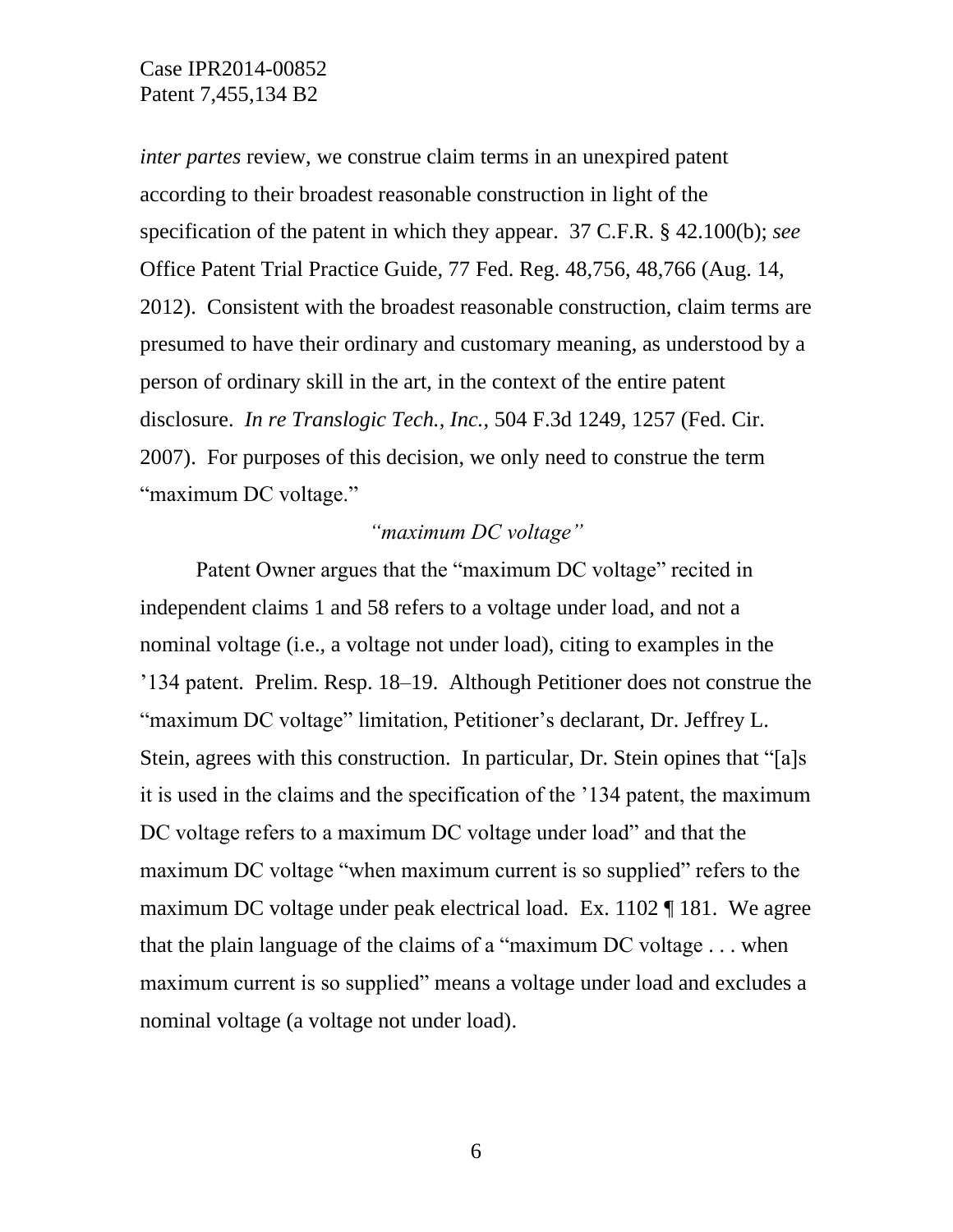#### *B. All Grounds of Obviousness Based in Part on Ehsani*

Petitioner contends that all challenged claims 1–3, 5, 6, 19, 27, 40, and 58 are unpatentable under 35 U.S.C. § 103 based on various combinations of prior art. In each of the proposed challenges, Petitioner relies on Ehsani to teach the "wherein" limitation of independent claims 1 and 58. Pet. 24–25, 41, 48–49, 56. In particular, claim 1 recites "wherein a ratio of maximum DC voltage . . . to current supplied from said electrical storage device to at least said first AC-DC converter, when maximum current is so supplied, is at least 2.5." Claim 58 recites nearly an identical limitation. Ex. 1101, 64:12–16. The limitation in all of the challenged claims requires a maximum DC voltage to current supplied to be at least 2.5. For the reasons discussed below, Petitioner has not made a sufficient showing that Ehsani teaches a maximum DC voltage to current supplied to be at least 2.5, or that that ratio would have been obvious to a person of ordinary skill in the art.

## *1. Ehsani*

Ehsani describes an electrically peaking hybrid system and method of generating hybrid electric-combustion power. Ex. 1103, 1:13–16. Figure 5, reproduced below, shows a block diagram of a hybrid vehicle. *Id*. at Fig. 5.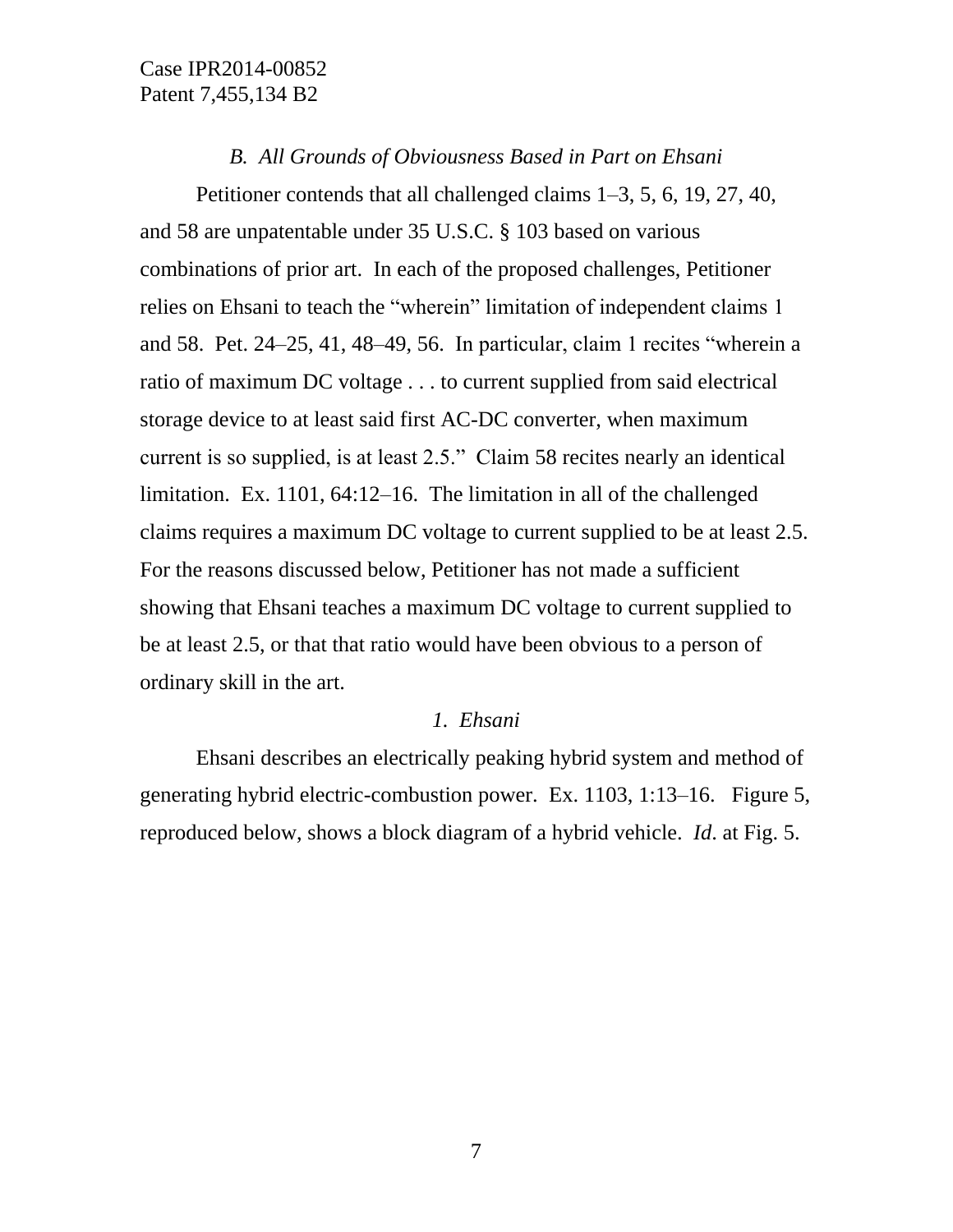

Figure 5 illustrates a block diagram of a hybrid vehicle.

The hybrid vehicle includes two wheels 20, operable to propel the vehicle, electric motor 51, generator 50, engine 16 coupled to generator 50. *Id.* AC/DC converter 54 is coupled to electric motor 51 and AC/DC converter 52 is coupled to generator 50. *Id*. Battery 24 is coupled to AC/DC converter 52, as well as AC/DC converter 54. Controller 14 controls the operation of engine 16, converter 22, and battery 24. *Id*. at 7:1–2.

#### *2. Analysis*

Petitioner contends that Ehsani describes an embodiment within the scope of the "at least 2.5" ratio range recited in claims 1 and 58. Although Petitioner asserts that Ehsani describes, in general, operating the AC electric machines at a high voltage and relatively low current, citing to column six, lines 57–67 (Pet. 17), Petitioner acknowledges that Ehsani does not describe any specific numeric ratio of a maximum DC voltage to current supplied. *Id.* at 25. Nonetheless, Petitioner relies on the Declaration of Dr. Stein to demonstrate that Ehsani describes parameters that a person of ordinary skill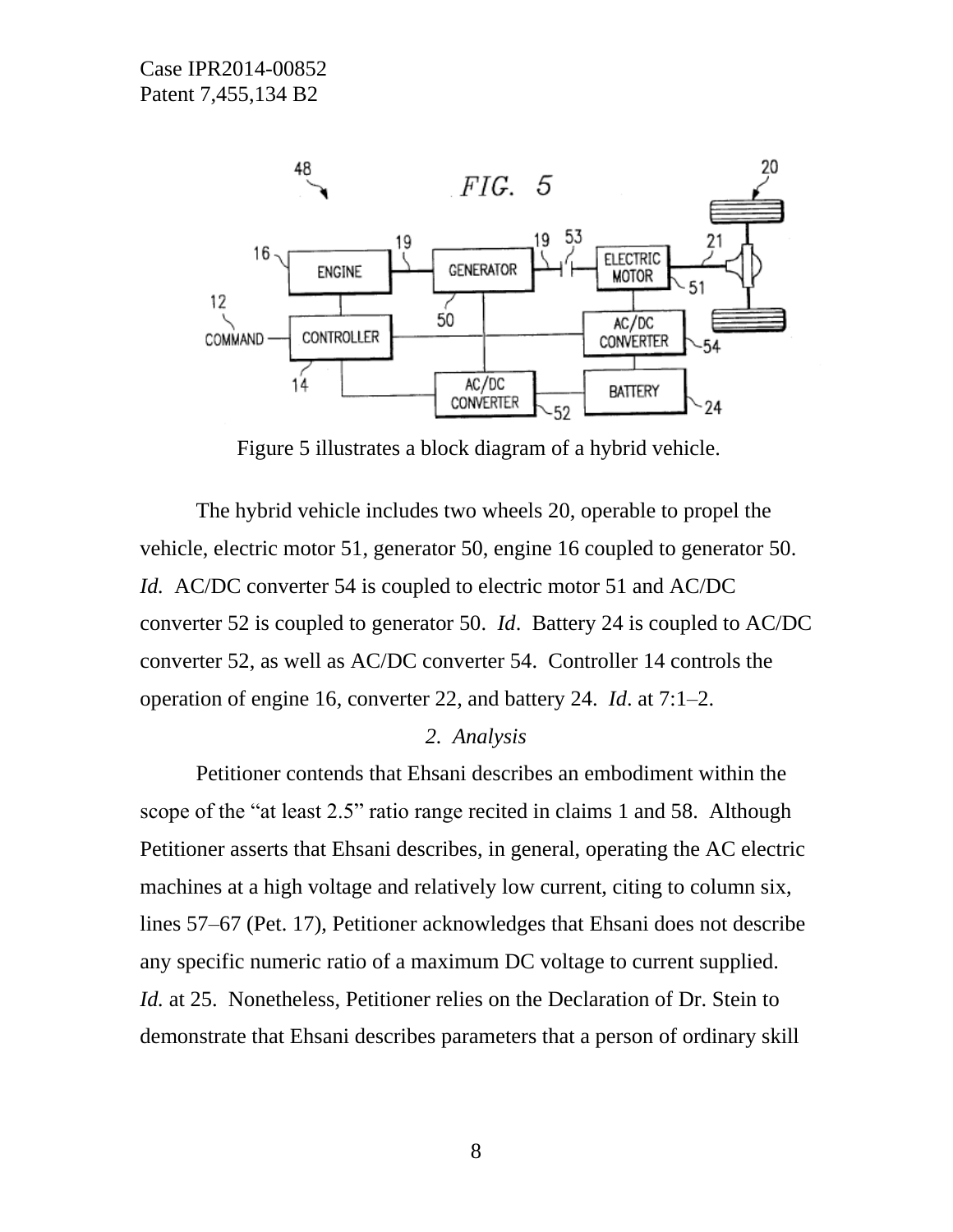$\overline{a}$ 

in the art would have recognized would lead to two different ratios of DC voltage to current supplied. *Id.* at 24–26; Ex. 1102 ¶¶ 182, 197.

The first ratio of 10:1 is calculated by Dr. Stein using parameters found in Ehsani of a nominal voltage of 700V divided by a maximum current of 70A. Ex. 1102 ¶ 182. As discussed in the claim construction section, a "maximum DC voltage . . . when maximum current is so supplied" means a voltage under load and excludes a nominal voltage (a voltage not under load). Accordingly, the first ratio has not been shown to be an embodiment within the scope of the at least 2.5 ratio range.<sup>7</sup>

The second ratio of 8.82:1 is calculated by Dr. Stein using parameters found in the '134 patent. Pet. 25; Ex. 1102 ¶¶ 183–197. Ehsani describes that battery 24 is a lead-acid battery. Ex. 1103, 5:16–17. Dr. Stein testifies that the maximum voltage drop of the Ehsani 700 volt lead-acid battery bank under peak load conditions would be approximately 70 volts, resulting in a DC bus voltage under load no less than approximately 630 volts when a maximum current of about 70 amperes is being supplied. Ex. 1102 ¶ 184. To determine the internal resistance of the Ehsani battery, and, thus, the voltage drop, Dr. Stein looks to the vehicle parameters used in the '134 patent. *Id.* ¶¶ 185–197*.* Dr. Stein concludes that under the maximum current condition, the ratio of the maximum DC voltage to current is 8.82:1. *Id.* ¶ 199.

 $<sup>7</sup>$  Dr. Stein opines that "[a] case can be made that the DC bus voltage refers</sup> to a voltage under load" but does not explain how that case can be made. Ex. 1102 ¶ 182. Petitioner has not shown that the DC bus voltage described in Ehsani refers to a voltage under load.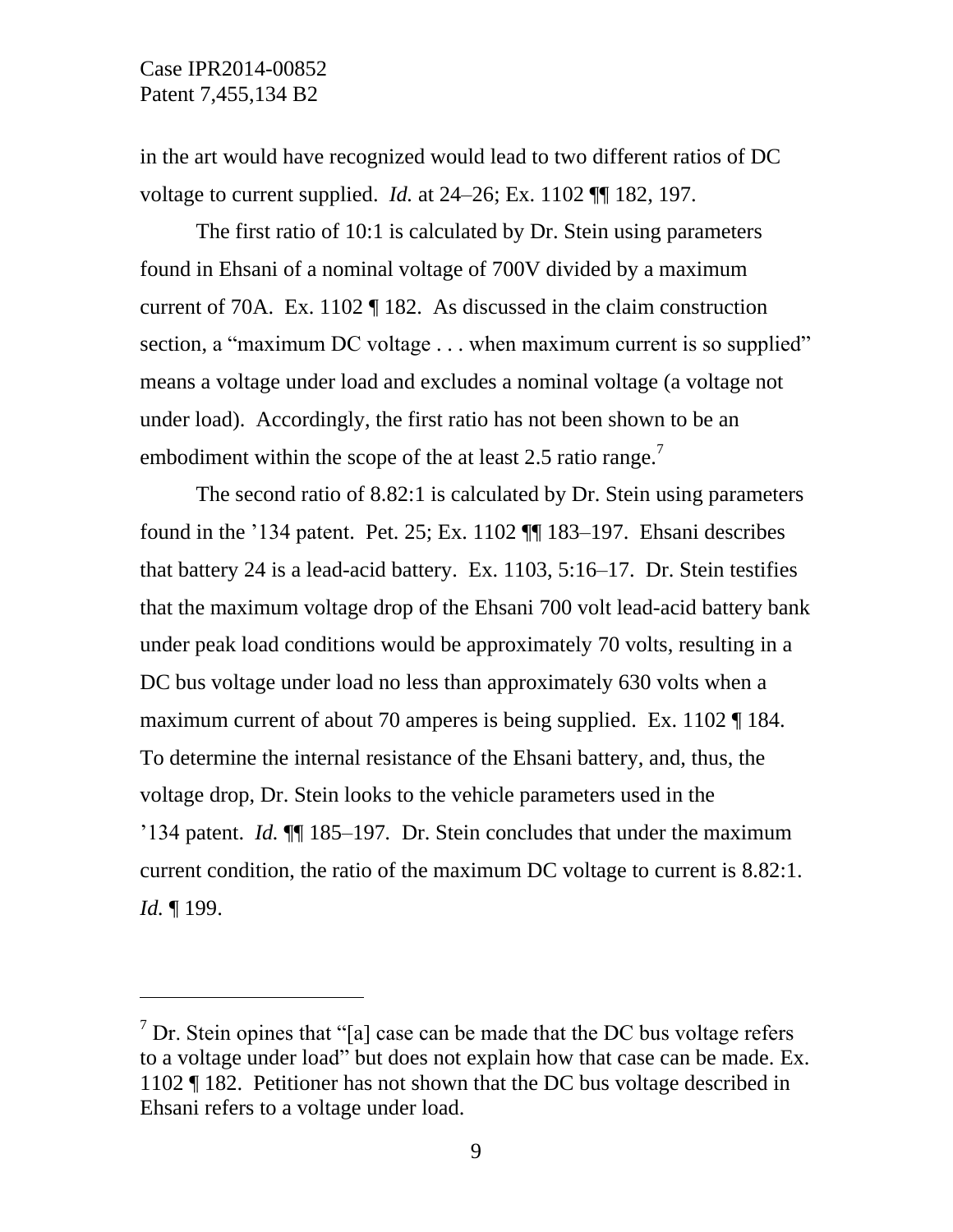Patent Owner argues that Dr. Stein's calculation of DC maximum voltage to current supplied of 8.82:1, based on parameters found in the disclosure of the'134 patent, as opposed to parameters found in Ehsani, is improper. Prelim. Resp. 20–32. We agree with Patent Owner that the information contained in the '134 patent has not been shown by Petitioner to be information that would have been known by a person of ordinary skill in the art, as opposed to information known only to the inventors of the '134 patent. Even Petitioner recognizes that the design parameters described in the '134 patent, used by Dr. Stein to arrive at the 8.82:1 ratio, dictate the claimed ratio, which is described as the "further improvements" of the '134 patent. Pet. 25; Ex. 1101, 49:10–57. As such, Petitioner has not shown that the information Dr. Stein relies on from the '134 patent to arrive at an embodiment within the scope of the claim was known to anyone other than the inventors of the '134 patent. Petitioner, therefore, has failed to establish that Ehsani discloses the claimed ratio. Petitioner does not provide a rationale as to why the claimed ratio would have otherwise been obvious.

For these reasons, we conclude that there is not a reasonable likelihood that Petitioner would prevail in challenging any of claims 1–3, 5, 6, 19, 27, 40, and 58 as unpatentable.

#### *C. Patent Owner Motion to Seal*

Patent Owner moves to seal the unredacted Patent Owner Preliminary Response (Paper 7) and Exhibit 2101. Paper 9. In rendering our decision not to institute trial, we found it unnecessary to rely on the information Patent Owner seeks to maintain as sealed. For these reasons, we expunge the unredacted version of the Patent Owner Preliminary Response and Exhibit 2101. Patent Owner's motion to seal is *dismissed* as moot.

10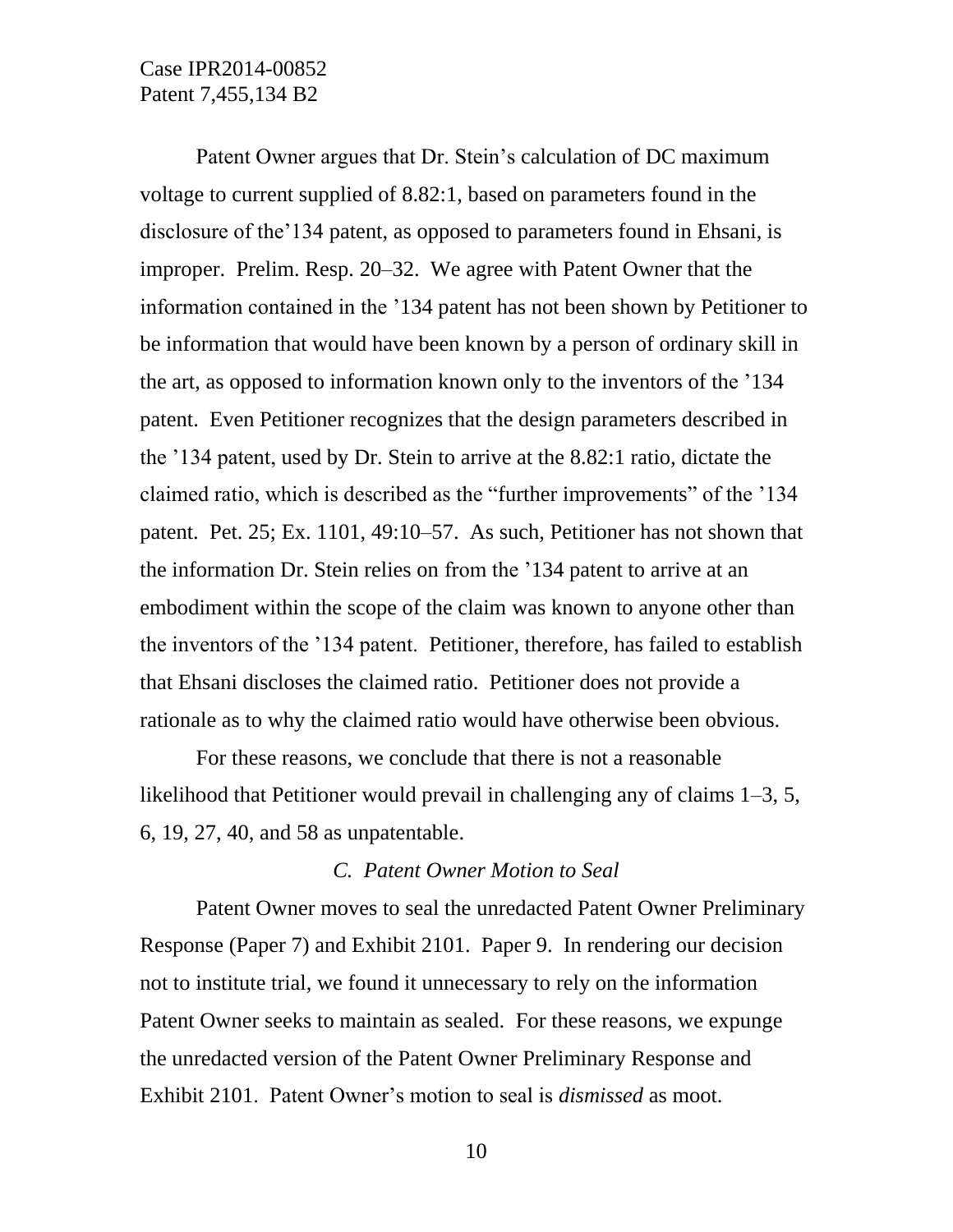### III. CONCLUSION

For the foregoing reasons, we conclude that there is not a reasonable likelihood that Petitioner would prevail in challenging claims 1–3, 5, 6, 19, 27, 40, and 58 of the '134 patent as unpatentable. In rendering our decision, we found it unnecessary to rely on documents Patent Owner seeks to maintain as sealed, and, therefore, we expunge from the record the sealed documents and dismiss Patent Owner's motion to seal.

### IV. ORDER

Upon consideration of the record before us, it is ORDERED that the Petition is *denied* and no trial is instituted; FURTHER ORDERED that Patent Owner's motion to seal is

*dismissed*; and

FURTHER ORDERED that Patent Owner's unredacted preliminary response (Paper 7) and Exhibit 2101 be expunged from the record.